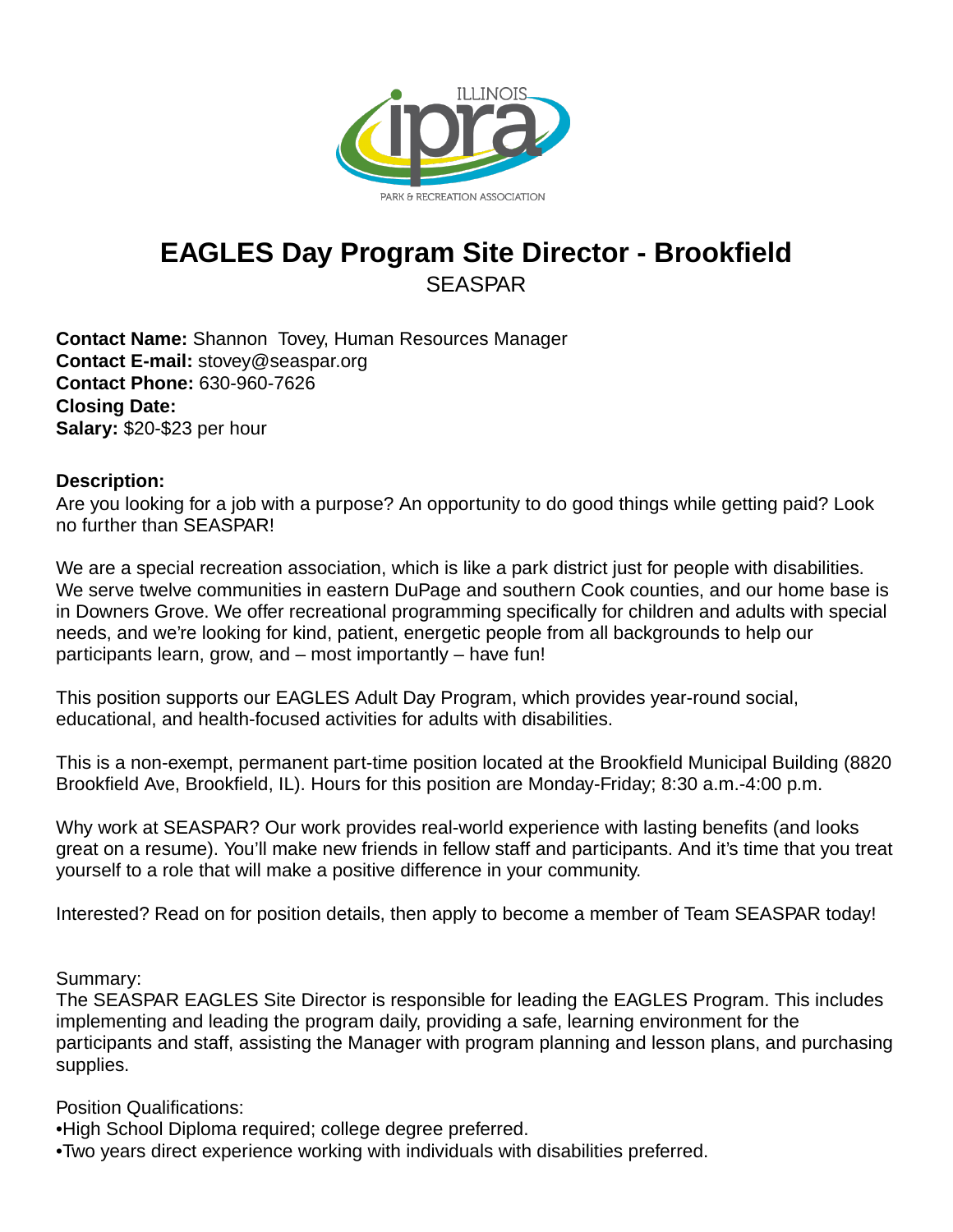• Valid Driver's License, CPR/First Aid, CPI/Conflict Resolution. Must have these certifications or be able to obtain within six months.

• 21 years of age or older and able to perform the job functions independently of others.

• Availability to commit to working Monday-Friday approximately 8:30 a.m. – 4:00 p.m. year-round with some holiday breaks.

Key Responsibilities:

• Assist EAGLES Manager in the development, planning, and implementation of daily activities for EAGLES participants.

• Successfully work with Full-Time staff, EAGLES Support Staff, volunteers, parents, community partners, member entity staff, and individuals with special needs.

- Supervise and delegate responsibilities to EAGLES Support Staff and volunteers.
- Discuss any concerns or issues with EAGLES Manager.
- Supervise and participate in all planned activities.
- Know the physical, mental, and medical limitations of all participants; be prepared to provide appropriate attention to all participants in all situations.
- Ensure safety factors relative to program and participant needs.
- • Know and use proper disciplinary techniques; provide behavior management when necessary.

• Be available to listen to parental concerns and answer questions on behalf of SEASPAR or refer questions to administrative staff.

- Create weekly lesson plans which include appropriate activities, contacts, and timelines.
- Take daily/weekly attendance of staff and participants.
- Ensure that the facility/program site as well as any equipment is properly maintained.
- Read, understand, and abide by all SEASPAR policies and procedures.
- Perform other job-related duties as assigned.

Marginal Responsibilities:

• Motivate staff and participants to initiate success. Be flexible to change when considering their needs.

- Act as an advocate for the participant when necessary.
- Provide behavior management when necessary.
- Be dependable and punctual.
- Encourage participation and development of friendships with other participants in the program.
- Gathering, loading, transporting, and setting up equipment if necessary.

## Competencies:

To perform the job successfully, an individual should demonstrate the following competencies:

• Worker Traits: Demonstration of enthusiasm, strong interpersonal skills, communication skills, and the ability to work effectively with people with disabilities, SEASPAR staff, SEASPAR member entity staff, parents/guardians, participants, and community groups, as well as members of the general public.

• Safety and Security: Use good safety awareness, judgment and follow policies; report potentially unsafe conditions; use equipment following manufacturer safety instructions; and follow agency ergonomic policies and procedures.

• Problem Solving: Identify and resolve problems in a timely manner; gather and analyze information skillfully, develop alternative solutions; work well in group problem solving situations; use reason even when dealing with emotional topics.

• Customer Service: Manage difficult or emotional patron situations; respond promptly to patron needs; solicit patron feedback to improve service; and respond to requests for service and assistance.

• Interpersonal Skills: Focus on solving conflict, not blaming; maintain confidentiality; listen to others without interrupting; keep emotions under control; remain open to others' ideas; and try new things.